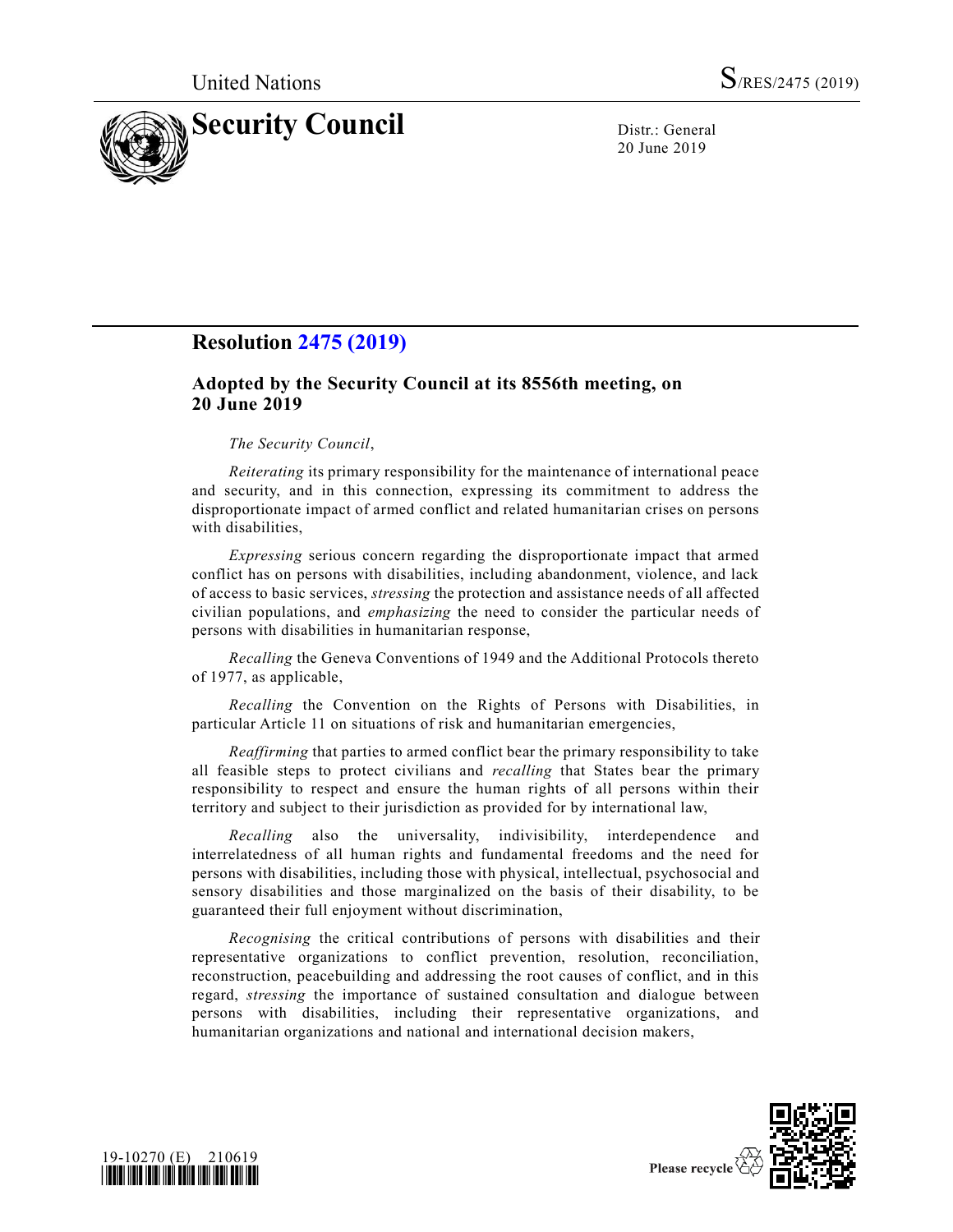*Recognising* the particular barriers faced by persons with disabilities in accessing justice, including access to effective remedies and, as appropriate, reparation, in relation to violations of international humanitarian law,

*Recognising* the importance of incorporating the views of persons with disabilities in humanitarian response plans and post-conflict recovery and reconstruction planning, including on accessibility and reasonable accommodation,

*Recognising* the need for timely data and information on, and analysis of, the impact of armed conflict on persons with disabilities,

*Reaffirming* its commitment to upholding the purposes and principles of the Charter of the United Nations,

*Reaffirming* the full respect for the sovereignty and territorial integrity of States in accordance with the Charter of the United Nations,

*Reaffirming* the importance of addressing the root causes of armed conflicts to achieve sustainable peace and security,

*Noting* the relevance of on-going international initiatives, including the United Nations Disability Inclusion Strategy and the Inter-Agency Standing Committee's development of Guidelines on Inclusion of Persons with Disabilities in Humanitarian Action and *noting* the Charter on Inclusion of Persons with Disabilities in Humanitarian Action,

1. *Urges* all parties to armed conflict to take measures, in accordance with applicable international law obligations to protect civilians, including those with disabilities, and to prevent violence and abuses against civilians in situations of armed conflict, including those involving killing and maiming, abduction and torture; as well as rape and other forms of sexual violence in conflict and post-conflict situations;

2. *Emphasizes* the need for States to end impunity for criminal acts against civilians, including those with disabilities, and to ensure that such persons have access to justice and effective remedies and, as appropriate, reparation;

Calls upon all parties to armed conflict to allow and facilitate safe, timely and unimpeded humanitarian access to all people in need of assistance;

4. *Underlines* the benefit of providing sustainable, timely, appropriate, inclusive and accessible assistance to civilians with disabilities affected by armed conflict, including reintegration, rehabilitation and psychosocial support, to ensure that their specific needs are effectively addressed, in particular those of women and children with disabilities;

5. *Encourages* Member States to take appropriate measures to ensure that persons with disabilities have access on an equal basis with others to basic services provided in the context of armed conflict, including education, health care services, transportation and information and communication technologies and systems;

6. *Urges* Member States to enable the meaningful participation and representation of persons with disabilities, including their representative organizations, in humanitarian action, conflict prevention, resolution, reconciliation, reconstruction and peacebuilding, and to consult with those with expertise working on disability mainstreaming;

7. Emphasizes the importance of building capacity and knowledge of the rights and specific needs of persons with disabilities across United Nations peacekeeping and peacebuilding actors and *urges* Member States to play a central role in this regard;